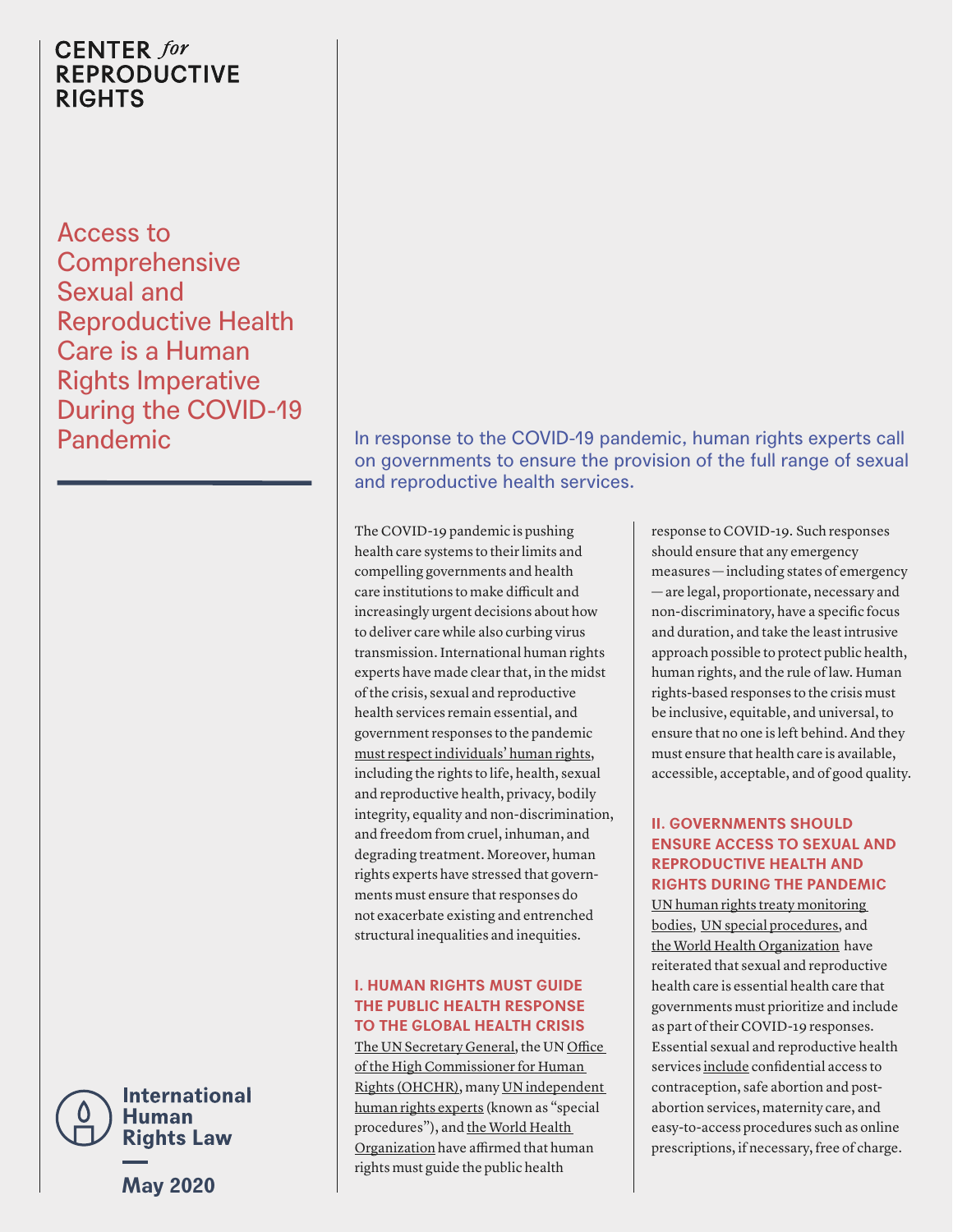# **CENTER** for **REPRODUCTIVE RIGHTS**

#### **Ensure Access to Comprehensive Sexual and Reproductive Health Services**

International experts have provided guidance on how governments should ensure timely, uninterrupted access to the full range of essential sexual and reproductive health care during the COVID-19 pandemic:

[The Committee on the Elimination of](https://www.ohchr.org/Documents/HRBodies/CEDAW/Statements/CEDAW_Guidance_note_COVID-19.docx)  [Discrimination Against Women has called](https://www.ohchr.org/Documents/HRBodies/CEDAW/Statements/CEDAW_Guidance_note_COVID-19.docx)  [on governments](https://www.ohchr.org/Documents/HRBodies/CEDAW/Statements/CEDAW_Guidance_note_COVID-19.docx) to ensure that COVID-19 responses are gender-sensitive, intersectional, and address the disproportionate impact of the pandemic on women's health. The Committee has urged governments to ensure uninterrupted access to gender-sensitive essential health services, such as pre and post-natal care, termination of pregnancy, and the availability of contraceptives. The Committee has noted that guaranteeing uninterrupted access requires governments to ensure there is no disruption in the supply chain of sexual and reproductive health commodities, including production, shipping, and distribution.

[The UN Secretary General has recom](https://www.un.org/sites/un2.un.org/files/sg_report_socio-economic_impact_of_covid19.pdf)[mended](https://www.un.org/sites/un2.un.org/files/sg_report_socio-economic_impact_of_covid19.pdf) that governments dedicate attention to the continued delivery of sexual reproductive health services, including the need for access to contraceptives without prescription during the crisis.

[OHCHR and many special procedures](https://www.un.org/sites/un2.un.org/files/un_policy_brief_on_human_rights_and_covid_23_april_2020.pdf)  [have further recommended](https://www.un.org/sites/un2.un.org/files/un_policy_brief_on_human_rights_and_covid_23_april_2020.pdf) that governments mitigate the impact of the COVID-19 crisis on women and girls' access to sexual and reproductive health and rights and ensure their full and equal representation in all decision-making on short-term mitigation and long-term recovery.

[The World Health Organization has](https://www.who.int/publications-detail/addressing-human-rights-as-key-to-the-covid-19-response)  [recognized](https://www.who.int/publications-detail/addressing-human-rights-as-key-to-the-covid-19-response) that increased restrictions on mobility affecting access to essential health services, including sexual and reproductive health, violate human rights and has recommended that governments consider and address such impacts when responding to COVID-19.

#### **Ensure Access to Abortion, including Medication Abortion**

The [UN human rights treaty bodies](https://reproductiverights.org/document/breaking-ground-2020-treaty-monitoring-bodies-reproductive-rights) have repeatedly and consistently [affirmed](https://reproductiverights.org/document/breaking-ground-2020-treaty-monitoring-bodies-reproductive-rights) that access to abortion care is a human right. [The World Health Organization](https://www.who.int/hac/events/drm_fact_sheet_sexual_and_reproductive_health.pdf) and the [Inter-Agency Working Group on](https://iawg.net/resources/safe-abortion-care-in-the-minimum-initial-service-package-misp-for-sexual-and-reproductive-health-in-humanitarian-settings)  [Reproductive Health in Crises](https://iawg.net/resources/safe-abortion-care-in-the-minimum-initial-service-package-misp-for-sexual-and-reproductive-health-in-humanitarian-settings) (IAWG) have made clear that, even in emergencies, abortion care is essential for preventing maternal mortality and morbidity and protecting the right to life with dignity, and thus should remain available.

In order to sustain accessibility to abortion care during the COVID-19 pandemic, [regional human rights experts have recom](https://reliefweb.int/sites/reliefweb.int/files/resources/Regional%20Operative%20Guidance-SRMNCAH%20services_final_170420..pdf)[mended](https://reliefweb.int/sites/reliefweb.int/files/resources/Regional%20Operative%20Guidance-SRMNCAH%20services_final_170420..pdf) that governments should ensure uninterrupted supplies for all essential sexual and reproductive health services.

In order to further improve access to abortion care, IAWG has noted that governments should ensure support for self-management of medical abortion care for up until 12 weeks of pregnancy and that remote approaches can be considered for counseling on self- management. Relatedly, the World Health Organization recommends that governments ensure the availability of all essential medicines covered under [the WHO Model List of](https://apps.who.int/iris/bitstream/handle/10665/325771/WHO-MVP-EMP-IAU-2019.06-eng.pdf?ua=1)  [Essential Medicines,](https://apps.who.int/iris/bitstream/handle/10665/325771/WHO-MVP-EMP-IAU-2019.06-eng.pdf?ua=1) which includes the active drugs for medication abortion, misoprostol and mifepristone.

(Read more on the critical importance of ensuring abortion as essential health care in the United States [here](https://reproductiverights.org/document/abortion-is-essential-health-care-access-is-imperative-during-covid-19).)

(Read more on how U.S. state governments' responses to COVID-19 are impacting abortion access [here](https://reproductiverights.org/document/how-state-covid-19-orders-can-impact-abortion-access).)

#### **Ensure Access to High Quality, Human Rights Affirming Maternal Health Care**

Pregnancy carries heightened risks during crises, and COVID-19 may create new barriers to pregnancy-related care that governments should consider when developing responses. The COVID-19 crisis will also exacerbate the already [racially disparate maternal health out](https://www.cdc.gov/mmwr/volumes/68/wr/mm6818e1.htm)[comes](https://www.cdc.gov/mmwr/volumes/68/wr/mm6818e1.htm) in the United States, particularly for Black and Indigenous women. UN human rights experts, including [the Committee on](http://docstore.ohchr.org/SelfServices/FilesHandler.ashx?enc=6QkG1d%2fPPRiCAqhKb7yhspzOl9YwTXeABruAM8pBAK1Q%2fDZ6XAqlyobgts1zwlHPkQhsSqMrVxuS6brQbHYpDYGXBUCX1bgRtTg3HaweAr5PBs9soaesD5KdByekI9OS)  [the Elimination of Racial Discrimination,](http://docstore.ohchr.org/SelfServices/FilesHandler.ashx?enc=6QkG1d%2fPPRiCAqhKb7yhspzOl9YwTXeABruAM8pBAK1Q%2fDZ6XAqlyobgts1zwlHPkQhsSqMrVxuS6brQbHYpDYGXBUCX1bgRtTg3HaweAr5PBs9soaesD5KdByekI9OS) have previously called upon the United States to address such racial disparities.

To support positive maternal health outcomes and address racial inequities in the context of the COVID-19 crisis, human rights experts have urged governments to implement policies to guarantee pregnant people access to high quality, human rights affirming health care.

The [World Health Organization](https://www.who.int/images/default-source/health-topics/coronavirus/pregnancy-breastfeeding/who---pregnancy---3.png) has reaffirmed that "[a]ll women have the right to a safe and positive childbirth experience, whether or not they have a confirmed COVID-19 infection." This includes being able to labor and birth accompanied by a support person of their choosing.

Likewise, the [World Health Organization](https://www.who.int/images/default-source/health-topics/coronavirus/pregnancy-breastfeeding/who---pregnancy---4.png)  [recommends](https://www.who.int/images/default-source/health-topics/coronavirus/pregnancy-breastfeeding/who---pregnancy---4.png) that parents should be supported during the COVID-19 pandemic to breastfeed safely, hold newborns skin-to-skin, and share a room with their baby. Moreover, [the UN Working Group on](https://www.ohchr.org/EN/NewsEvents/Pages/DisplayNews.aspx?NewsID=25808&LangID=E)  [Discrimination Against Women notes](https://www.ohchr.org/EN/NewsEvents/Pages/DisplayNews.aspx?NewsID=25808&LangID=E) that any pandemic-related decision to separate newborns from parents in hospitals is a violation of their human rights and